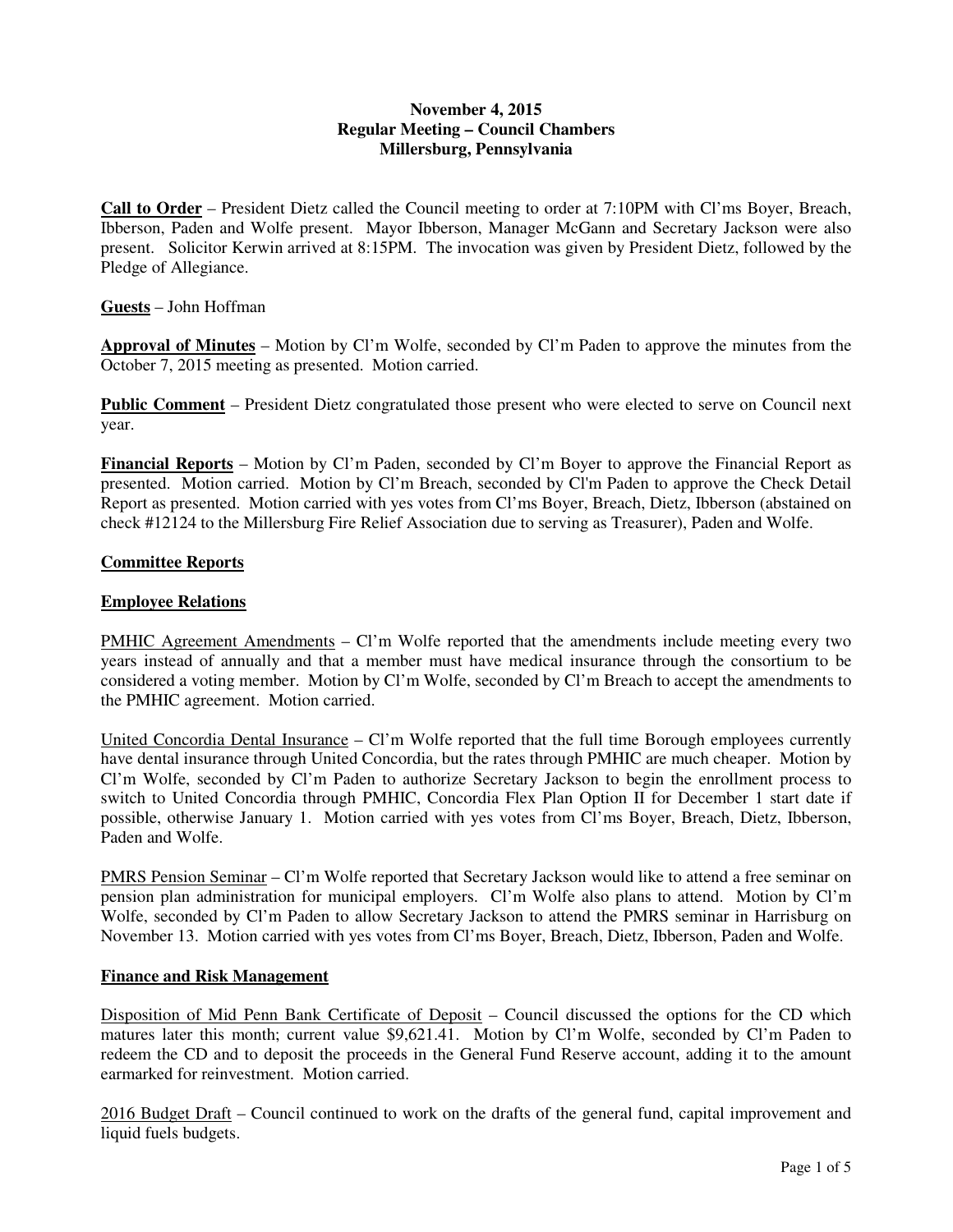Executive Session – President Dietz called an executive session at 8:15PM for legal updates. Mr. Hoffman left Council Chambers. President Dietz called the meeting back into general session at 8:25PM.

Braun Case Settlement – Solicitor Kerwin gave a report on the Kurt Braun lawsuit which has been pending in the Dauphin County Courthouse for a number of years. At trial settlement, pending Council action, it was decided that a total of \$75,000 would be paid to Mr. Braun; \$50,000 from the Borough and \$25,000 from the Borough's insurance carrier, with all related legal fees paid by the insurance carrier. Solicitor Kerwin's recommendation to the Council was that it would be in their best interest to agree to this settlement and get the case resolved. Motion by Cl'm Ibberson, seconded by Cl'm Boyer to approve the settlement offer of \$50,000 from the Borough and \$25,000 from the insurance carrier to be paid this calendar year and to allow Council President Dietz to sign any and all related documents. Motion carried with yes votes from Cl'ms Boyer, Breach, Dietz, Ibberson and Paden; Cl'm Wolfe voted no. Solicitor Kerwin will notify Attorney Anthony Sherr of Council's decision. Solicitor Kerwin then left the meeting. Motion by Cl'm Breach, seconded by Cl'm Ibberson to pay the \$50,000 settlement from the General Fund Reserve account, using a portion of the funds earmarked for reinvestment. Motion carried with yes votes from Cl'ms Boyer, Breach, Dietz, Ibberson and Paden; Cl'm Wolfe voted no.

## **Parks and Recreation**

Facility Use Agreement - MAWT Christmas Tree Lighting Event – Manager McGann reported that the organization has requested the use of Market Square Park, Veterans' Park and the bandstand for a Christmas lighting and concert program on November 27 from 4:00 to 10:00PM. The user fee would be waived. The organization has hired three fire police to assist during the event. Motion by Cl'm Breach, seconded by Cl'm Paden to approve the agreement as presented. Motion carried. McGann also reported that the organization has requested that the location of the horse and carriage be moved to the area in front of 1 and 2 Market Square for better visibility. Council approved. Manager McGann is to speak with the business owner and see that the parking meters in that area are bagged.

Facility Use Agreement - Healthy Kids Running Series – Manager McGann reported that the organization requests the use of MYO Park for a children's running program on Sundays from April 10 to May 8, 2016 from 5:00 to 7:00PM. The user fee would be waived. Motion by Cl'm Wolfe, seconded by Cl'm Paden to approve the agreement. Motion carried.

Stump Grinding Status Update – President Dietz questioned the status and Manager McGann responded that no calls have been made yet.

#### **Property**

Kubota Repairs – Manager McGann reported that he received a quote from Messick's for \$1,000 for the repairs to the Kubota mower. Motion by Cl'm Breach, seconded by Cl'm Paden to approve the repairs at Messick's for \$1,000. Motion carried with yes votes from Cl'ms Boyer, Breach, Dietz, Ibberson, Paden and Wolfe.

### **Public Safety**

Millersburg Fire Company Service Contract Extension – Mayor Ibberson reported that the current contract (with a ten year term) will expire on December 31, 2015. The Fire Company and Upper Paxton Township have already agreed to a one-year extension as is, to allow sufficient time for negotiating the new contract. Motion by Cl'm Boyer, seconded by Cl'm Breach to extend the current contract for one year until December 31, 2016. Motion carried. Mayor Ibberson will see that a document for the extension is drafted for all parties to sign.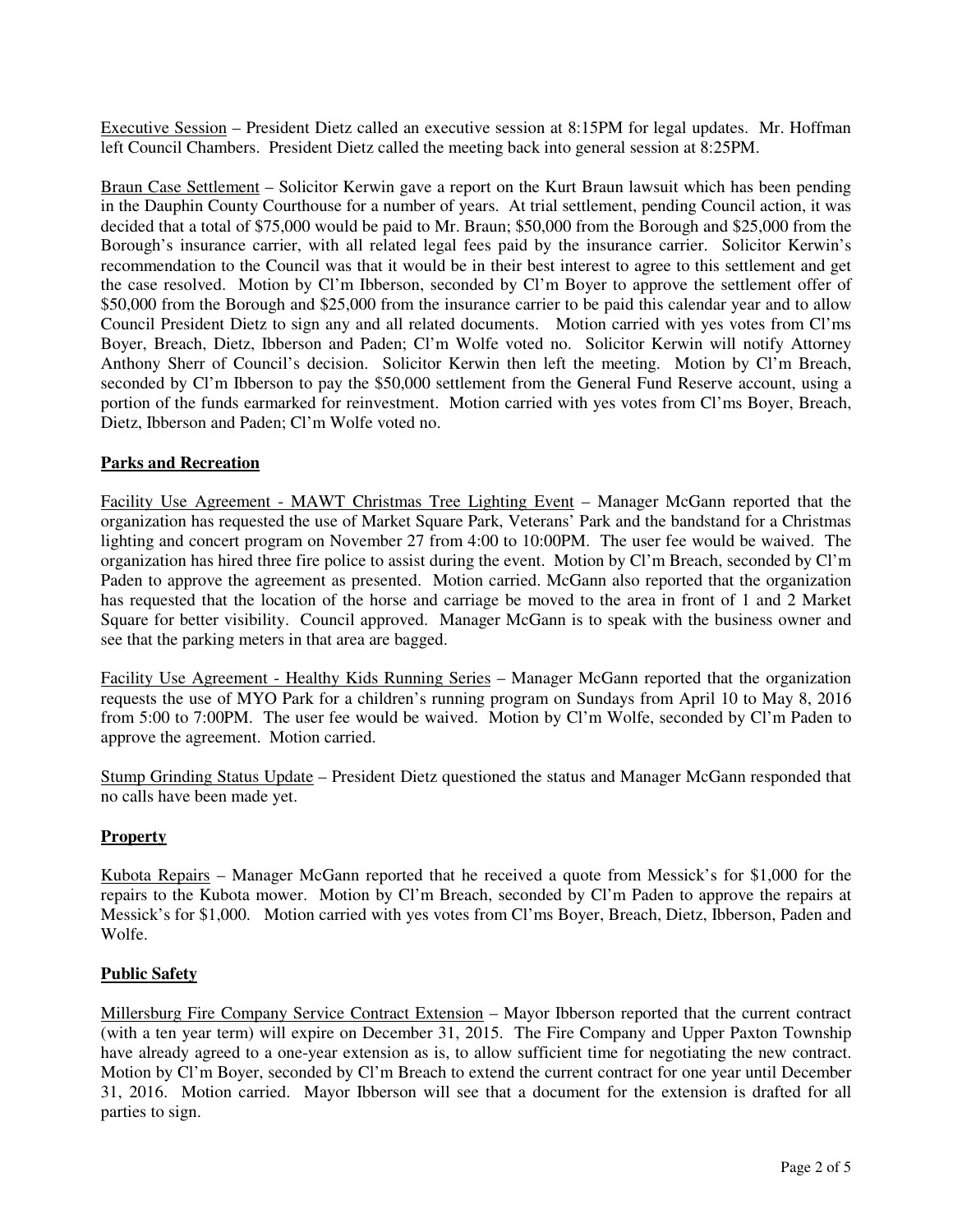# **Streets**

Halloween Parade Detour Complaint – Cl'm Paden reported that she responded to a complaint from a Borough resident regarding the detour. The resident was directed by an Upper Paxton Township employee who was not authorized by the Borough to direct traffic that evening.

Borough Ordinance No. 4-15 No Parking Zone 500 Block of Market Street – This ordinance finalizes the 90 day resolution which prohibits parking in the 500 block of Market Street. Motion by Cl'm Ibberson, seconded by Cl'm Paden to approve Borough Ordinance No. 4-15. Motion carried.

### **Economic Development**

Shop Small Event – President Dietz reported that the event this year will be November 27 and 28 and will be a raffle ticket type event. The 2016 promotion will feature punchcards which when filled will go into a quarterly drawing for a gift certificate. The tourism brochure has been finalized and is at the printer.

## **Mayor's Report**

New Part-Time Officer – Andrew Bath has been hired as a new part-time officer for the Borough.

Parking Ticket Payment Drop Box – The Public Works crew will be asked to modify the exterior display window at the Police Department doors on the Union Street side of the building to create a drop box for people to pay their parking tickets. Jon Strohecker will do the necessary welding. Council approved these arrangements for up to \$50.

Cl'm Boyer complimented Mayor Ibberson's leadership, noting that Cpl. Wise and employee Rebecca Smith-Witmer have demonstrated compassion and sensitivity in dealing with a Millersburg resident who is an elderly veteran.

## **Manager's Report**

Cohen Law Group **–** Manager McGann reported on his discussion with Dan Cohen regarding the Borough's cable TV franchise agreement with Comcast. Cohen will perform an audit of a two year period to ensure that the Borough is receiving all the fees it is entitled to. The cost quote is \$3,900. Council directed Manger McGann to extend the offer to Mr. Cohen that if the audit recovers up to \$3,900, the money would go to them and if more than \$3,900 is found, the Borough would pay the \$3,900 fee and retain the excess. Council further directed Manager McGann to forward information on a local office to COG secretary Robyn Loesch. Lastly, McGann reported that high-speed mini cell towers were discussed and he was directed to make sure that the draft zoning ordinance addresses this.

#### **Unfinished Business**

Final Approval on Millersburg Area School District Subdivision Plans – Manager McGann requested that this matter be tabled until December's meeting.

BL Companies Invoice – Millersburg Ferry Boat Association Gaming Grant – Council reviewed the invoice for \$640 for the ferry wall study. Motion by Cl'm Wolfe, seconded by Cl'm Paden to authorize sending the invoice to Dauphin County for payment. Motion carried.

TFEC Lorena Lemons Estate Bequest – Motion by Cl'm Breach, seconded by Cl'm Wolfe to request that TFEC release this year's funds to be used towards the 2016 MYO grant match. Motion carried.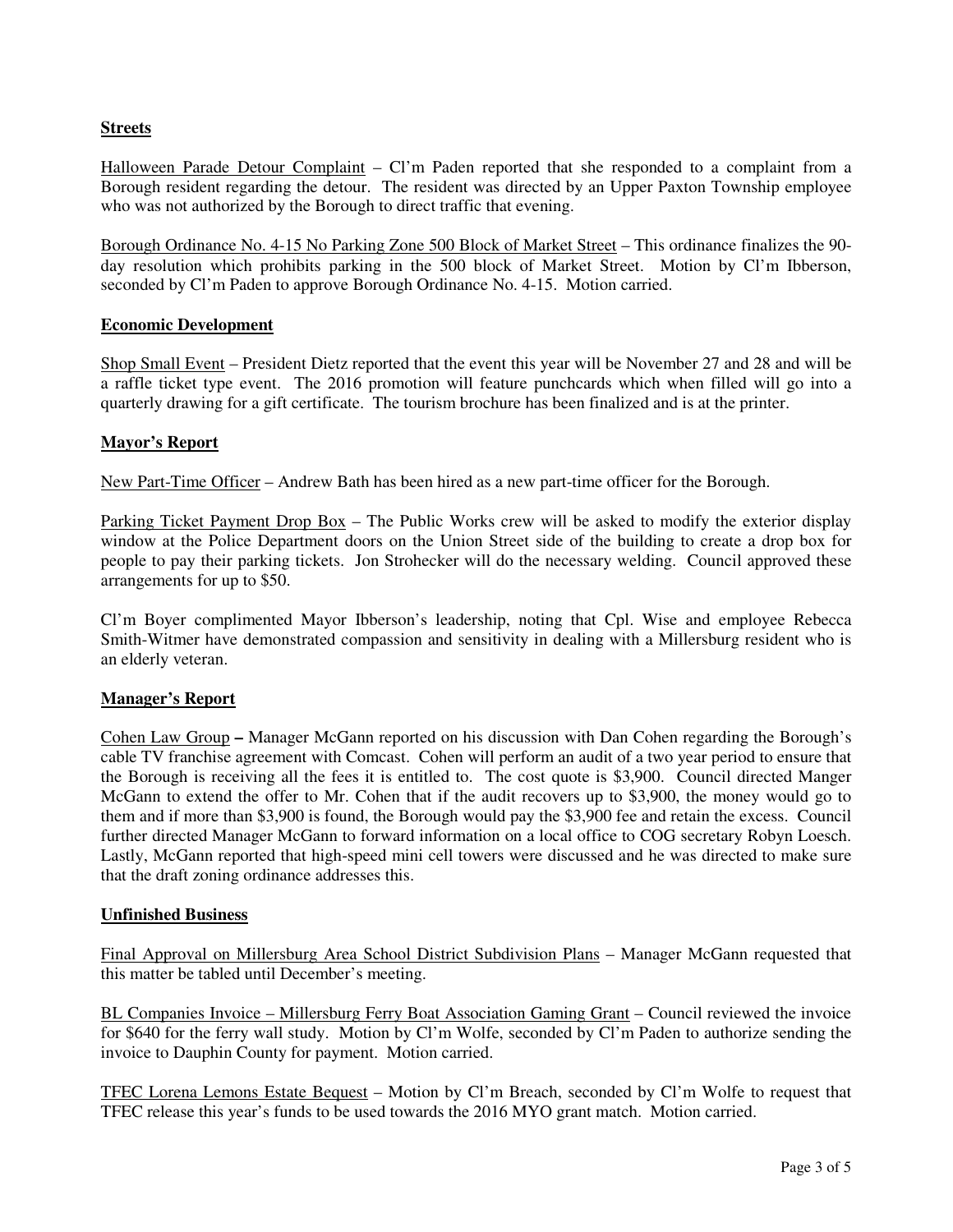State Street Storm Sewer Project Easement – Manager McGann reported that he and Brinjac representative Anne Anderson met recently with property owner Dawn Lisi to discuss obtaining the easement. Ms. Lisi requests that the proposed project realign the pipe which goes through her property. This will cause the Borough to incur additional engineering and approval fees. The options are to request that Dauphin County increase the engineering fees within the grant by \$15,000 or to ask Dauphin County to buy out the property.

## **New Business**

PA Fairness Act Letters – Council reviewed draft of letter composed by President Dietz to be sent to Representative Sue Helm and Senator Rob Teplitz. Motion by Cl'm Paden, seconded by Cl'm Breach to send the letter to both Helm and Teplitz. Motion carried.

**Communications** – All communications were made available to Cl'ms. Secretary Jackson called Cl'ms attention to the legal notice from the Upper Dauphin Industrial Development Authority. Council would like to know how the Borough's debt affects UDIDA's lending ability and directed Secretary Jackson to invite a member to attend a future Committee meeting to explain.

### **Organization Reports**

Upper Dauphin COG – President Dietz attended. There was discussion on the Upper Dauphin Income Tax Office case. Manager McGann was directed to research other municipalities' zoning variance fees.

Millersburg Planning Commission – Cl'm Wolfe reported that they continued to work on the zoning ordinance draft. Council directed Manger McGann to see if member Andrew Banias would agree to being reappointed to another term.

Millersburg Fire Company  $-Cl<sup>+</sup>$  m Ibberson reported that they did not meet yet.

Millersburg Area Authority – President Dietz referred Cl'ms to their meeting minutes. There will also be a reappointment to the Board.

Dauphin County Tax Collection Committee – Secretary Jackson reported that they will meet later this month.

Property Maintenance Ordinance Committee – President Dietz reminded Cl'ms of the meeting on November 11 to continue review of the draft.

Millersburg Ferry Boat Association – President Dietz referred Cl'ms to their meeting minutes.

**Next Meetings** – President Dietz announced that the next meeting will be November 11 to work on the Property Maintenance Ordinance draft. The November Committee meetings will be held on November 24.

Legal Advertisement – Motion by Cl'm Breach, seconded by Cl'm Ibberson to authorize advertisement of the 2016 proposed budget, the 2016 tax ordinance and the rescheduled date for December Council meeting which will be December 10, one time in the Upper Dauphin Sentinel. Motion carried with yes votes from Cl'ms Boyer, Breach, Dietz, Ibberson, Paden and Wolfe.

President Dietz recessed the meeting to the Call of the Chair at 10:20PM.

Respectfully submitted,

Ann Bowman Jackson Borough Secretary